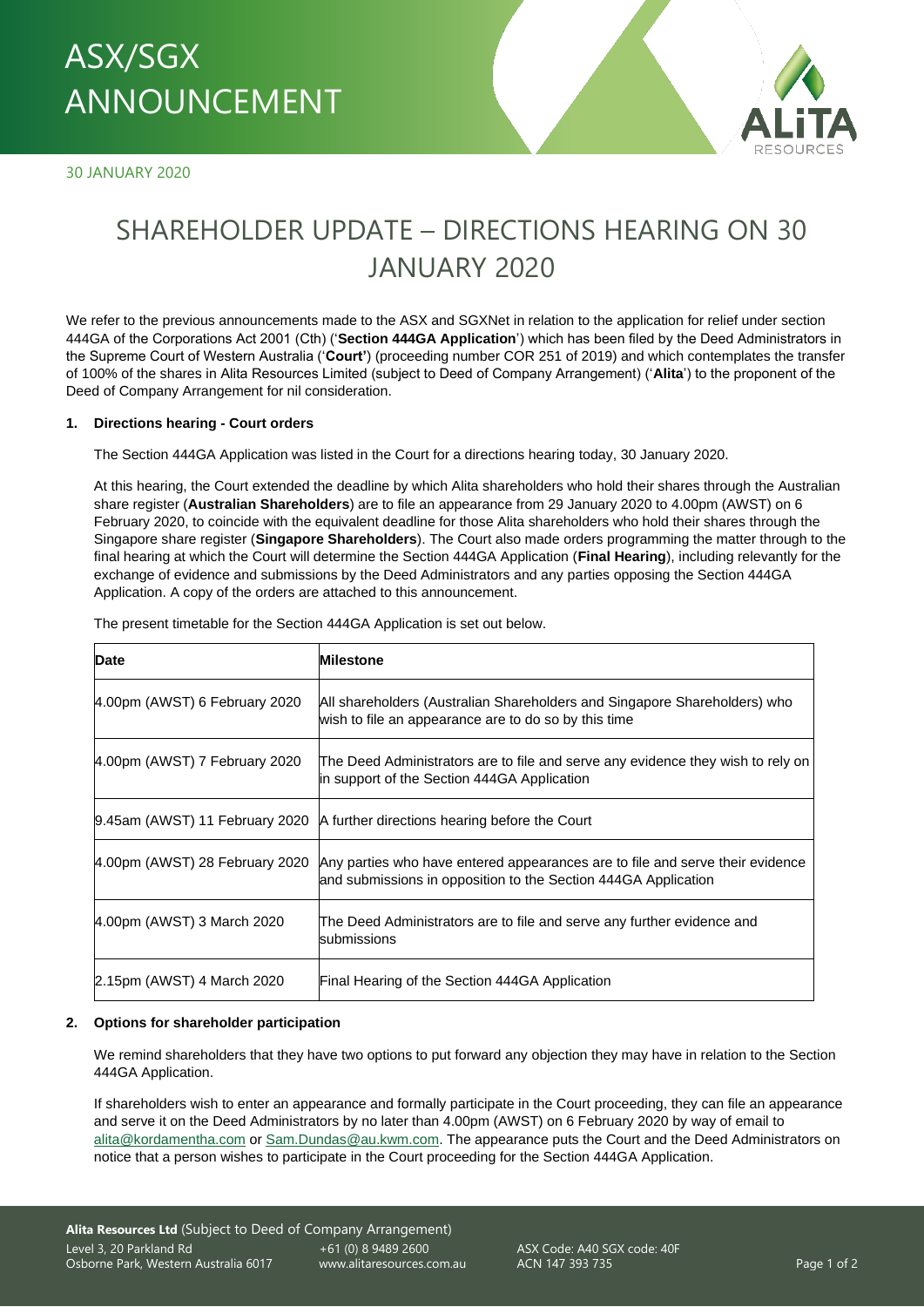

If shareholders do not wish to enter an appearance and formally participate in the Court proceeding, they may still wish to provide the Deed Administrators with their views in relation to the Section 444GA Application and have those views brought to the attention of the Court. If so, please provide your views in writing by way of email t[o alita@kordamentha.com](mailto:alita@kordamentha.com) no later than 5 business days before the Final Hearing (i.e. by no later than 24 February 2020) so the Deed Administrators can provide your views to the Court, for the judge's attention.

**We recommend that shareholders obtain independent legal advice regarding the most appropriate option for them to pursue in the circumstances.**

**If you have any concerns, objections or questions in relation to the Section 444GA Application, please contact the Deed Administrators as soon as possible by calling +618 9220 9333 or by emailing [alita@kordamentha.com.](mailto:alita@kordamentha.com)**

Richard Tucker

Deed Administrator

**Alita Resources Ltd (Subject to Deed of Company Arrangement)**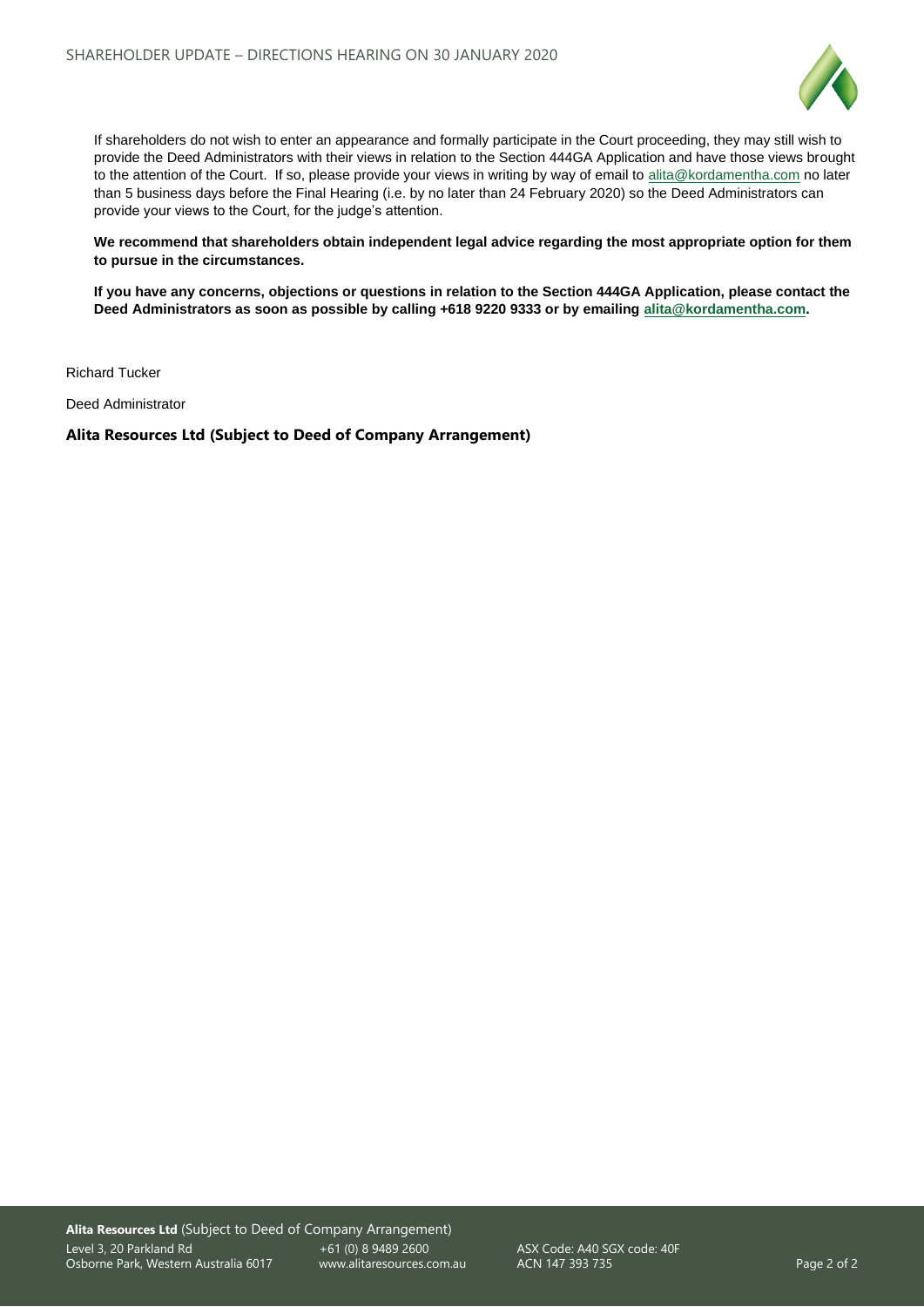

**IN THE SUPREME COURT OF WESTERN AUSTRALIA**

#### COR/251/2019

EX PARTE:

**Richard Scott TUCKER as joint and several administrator of ALITA RESOURCES LIMITED (SUBJECT TO DEED OF COMPANY ARRANGEMENT) (ACN 147 393 735)** -and-

**John Allan BUMBAK as joint and several administrator of ALITA RESOURCES LIMITED (SUBJECT TO DEED OF COMPANY ARRANGEMENT) (ACN 147 393 735)** -and-

**Richard Scott TUCKER as joint and several administrator of TAWANA RESOURCES PTY LTD (SUBJECT TO DEED OF COMPANY ARRANGEMENT) (ACN 085 166 721)** -and-

**John Allan BUMBAK as joint and several administrator of TAWANA RESOURCES PTY LTD (SUBJECT TO DEED OF COMPANY ARRANGEMENT) (ACN 085 166 721)** -and-

**Richard Scott TUCKER as joint and several administrator of LITHCO NO.2 PTY LTD (SUBJECT TO DEED OF COMPANY ARRANGEMENT) (ACN 612 726 922)** -and-

**John Allan BUMBAK as joint and several administrator of LITHCO NO.2 PTY LTD (SUBJECT TO DEED OF COMPANY ARRANGEMENT) (ACN 612 726 922)**

First named First Plaintiff

Second named First Plaintiff

First named Second Plaintiff

Second named Second Plaintiff

First named Third Plaintiff

Second named Third Plaintiff

### **ORDER OF MASTER SANDERSON MADE 30 January 2020**

**\_\_\_\_\_\_\_\_\_\_\_\_\_\_\_\_\_\_\_\_\_\_\_\_\_\_\_\_\_\_\_\_\_\_\_\_\_\_\_\_\_\_\_\_\_\_\_\_\_\_\_\_\_\_\_\_\_\_\_\_\_\_\_\_\_\_\_\_\_** 

 $\mathcal{L} = \{ \mathcal{L} \mathcal{L} \mathcal{L} \mathcal{L} \mathcal{L} \mathcal{L} \mathcal{L} \mathcal{L} \mathcal{L} \mathcal{L} \mathcal{L} \mathcal{L} \mathcal{L} \mathcal{L} \mathcal{L} \mathcal{L} \mathcal{L} \mathcal{L} \mathcal{L} \mathcal{L} \mathcal{L} \mathcal{L} \mathcal{L} \mathcal{L} \mathcal{L} \mathcal{L} \mathcal{L} \mathcal{L} \mathcal{L} \mathcal{L} \mathcal{L} \mathcal{L} \mathcal{L} \mathcal{L} \mathcal{L} \$ 

 $a - b$ 

**UPON APPLICATION of the plaintiffs by originating process dated 18 December 2019 AND UPON HEARING Mr P Edgar of counsel for the plaintiffs and Mr R**